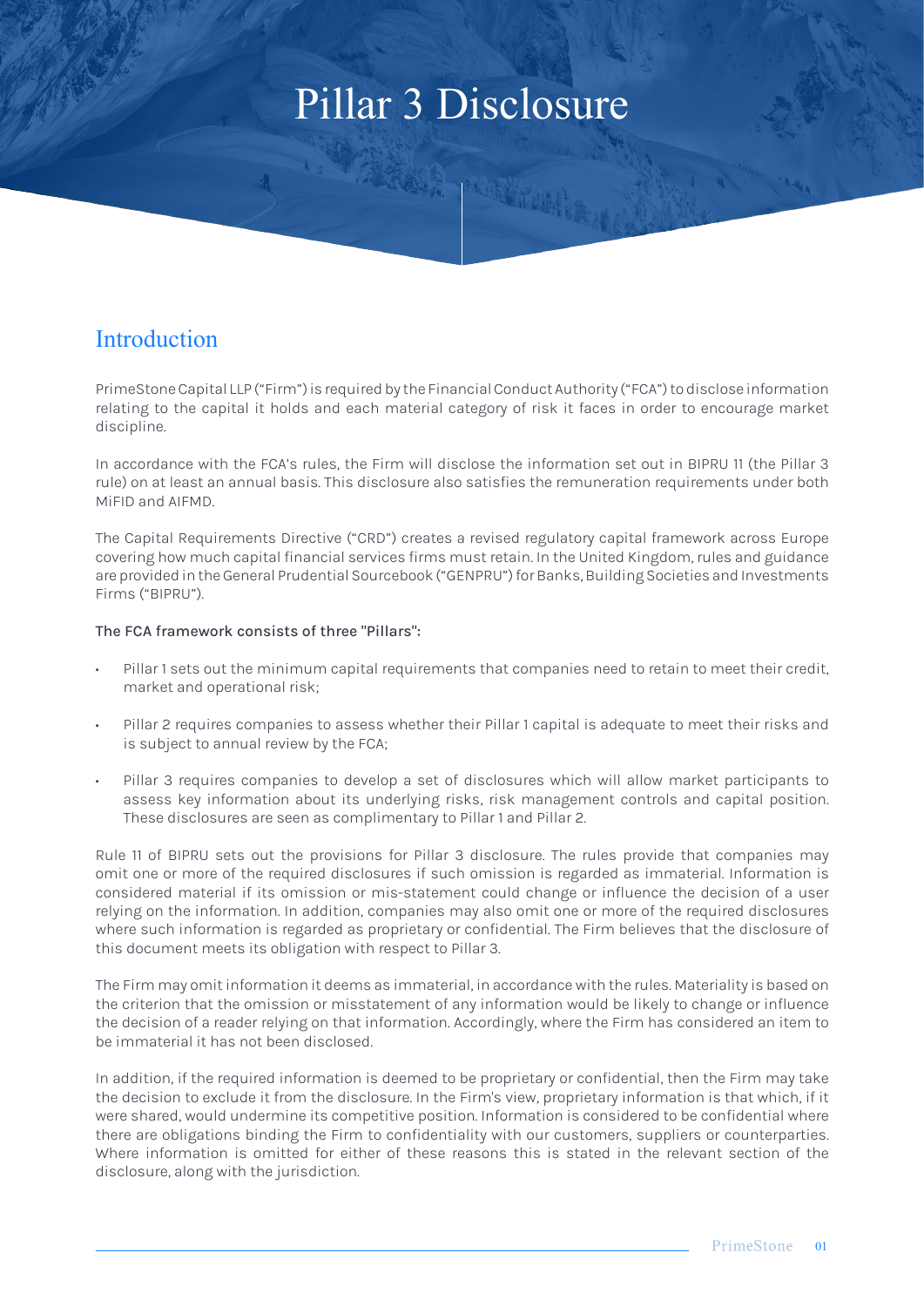# Firm Overview

The Firm is incorporated in the UK and is authorised and regulated by the FCA as a Full Scope Alternative Investment Fund Manager. The Firm's activities give it the prudential categorisation of a Collective Portfolio Management Investment ("CPMI") firm. The Firm is not required to prepare consolidated reporting for prudential purposes.

WARRY PORTHAIN

The Governing Body of the Firm has the daily management and oversight responsibility. It generally meets quarterly and is composed of:

- Jean-Pierre Millet
- Benoît Colas
- Franck Falézan
- Shane Rothwell

The Governing Body is responsible for the entire process of risk management, as well as forming its own opinion on the effectiveness of the process. In addition, the Governing Body decides the Firm's risk appetite or tolerance for risk and ensures that the Firm has implemented an effective, ongoing process to identify risks, to measure its potential impact and then to ensure that such risks are actively managed. Senior Management is accountable to the Governing Body for designing, implementing and monitoring the process of risk management and implementing it into the day-to-day business activities of the Firm.

### Pillar 1 - Own Funds

As at the reference date for the Pillar 3 data -31 March 2021, the Firm on a solo basis the Firm's regulatory capital resources comprised of the following:

|                      | GBP)       |
|----------------------|------------|
| Tier 1 Capital       | £1,166,300 |
| Tier 2 Capital       | £.O        |
| Tier 3 Capital       | £.O        |
| <b>Total Capital</b> | £1,166,300 |

The Firm's Tier 1 Capital is made up of fully paid up members' capital.

### Pillar 1 - Own Fund Requirement

#### As a CPMI, the Firm is subject to the requirement as set out in IPRU(INV) chapter 11, GENPRU and BIPRU, which sets out that the Firm must have own funds in excess of the:

- Funds under management requirement of €125,000 plus 0.02% of the AIF AUM exceeding €250,000,000;
- The sum of its market and credit risk requirements; and
- Fixed Overhead Requirement (which is essentially 25% of the firm's operating expenses less certain variable costs).

Plus

• Professional Negligence Requirement.

As at 31 March 2021, the Firm's Pillar 1 capital requirement was £456,062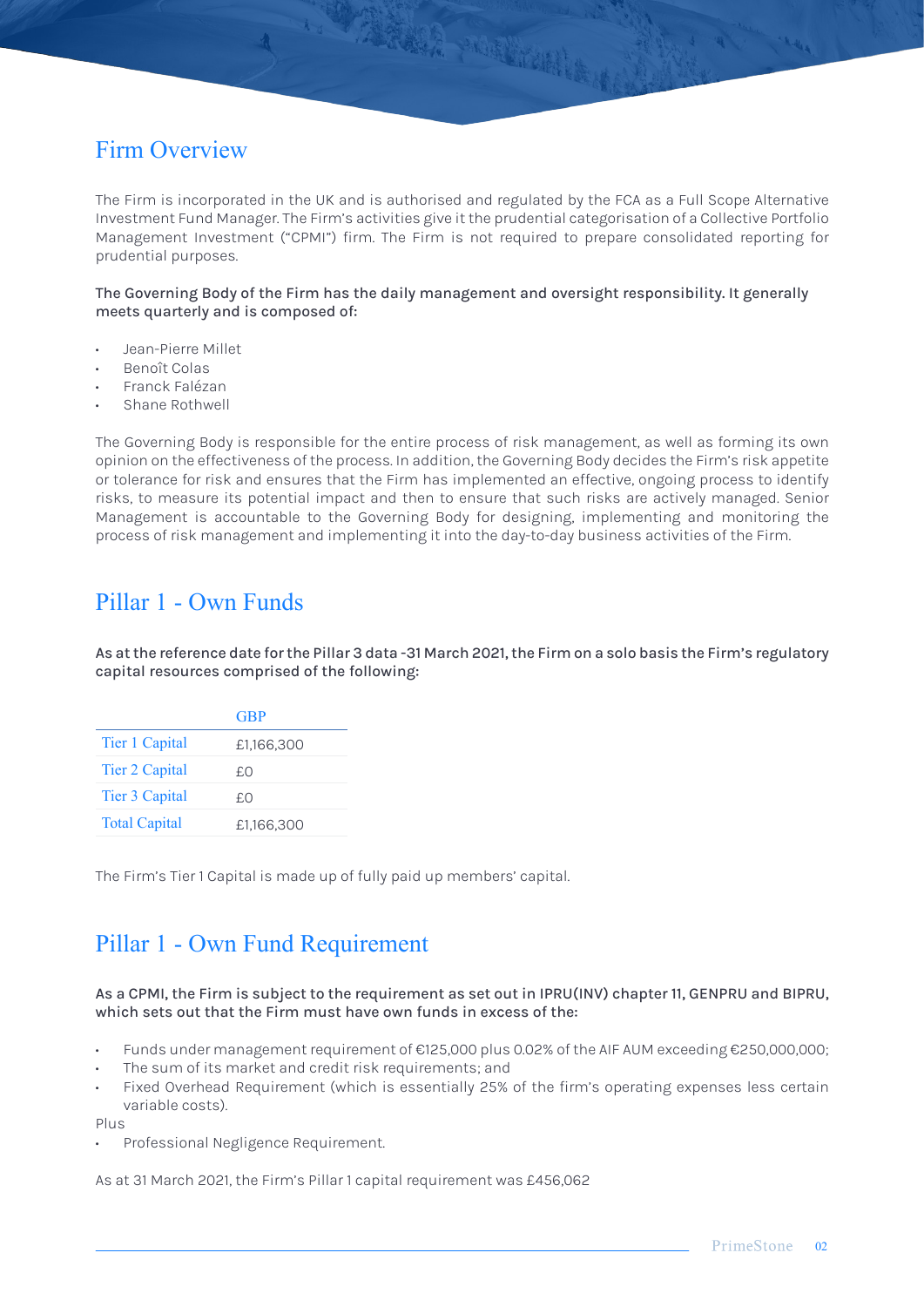### Pillar 2

The Firm has adopted the "Structured" approach to the calculation of its Pillar 2 Minimum Capital Requirement as outlined in the Committee of European Banking Supervisors Paper, 27 March 2006 which takes the higher of Pillar 1 and 2 as the ICAAP capital requirement. It has assessed Business Risks by modelling the effect on its capital planning forecasts and assessed Operational Risk by considering if Pillar 2 capital is required taking into account the adequacy of its mitigation.

TANA MELINDER

Since the Firm's Internal Capital Adequacy Assessment Process (ICAAP or Pillar 2) process has not identified capital to be held over and above the Pillar 1 requirement, the capital resources detailed above are considered adequate to continue to finance the Firm over the next year. No additional capital injections are considered necessary, and the Firm expects to continue to be profitable.

### Risk Management

The Governing Body of the Firm determines the business strategy and risk appetite along with the design and implementation of defined and transparent risk management policies and procedures. Risk Management is viewed as a core part of the investment process.

Senior management meet on a regular basis to discuss all key business issues including: current projections for profitability; cash flow; regulatory capital management and business planning; and risk management. An identification of risks to the Firm are considered and the Firm's resultant exposure is assessed after management and mitigation of these risks. Furthermore, the Firm then conduct a series of stress tests and scenario analyses on these risks to determine the effect they would have on the Firm. As new risks arise, the relevant policies and procedures are updated where necessary. If necessary the Firm would allocate extra capital to the relevant risk.

#### Senior management have identified the main risks to the Firm as per below:

#### Operational Risk

The Firm has identified a number of key operational risks to manage. These relate to loss of key staff, systems failure, failure of a third-party provider, potential for serious regulatory breaches, market abuse, fraud, financial promotions, trading error, or failure in administrative tasks. The Firm places strong reliance on the operational procedures and controls that it has in place in order to mitigate risk and seeks to ensure that all personnel are aware of their responsibilities in this respect. The Firm places strong reliance on the operational procedures and controls that it has in place in order to mitigate risk and seeks to ensure that all personnel are aware of their responsibilities in this respect. Operational risk is managed by a number of means, including the establishment of robust internal policies and controls, as well as taking out adequate comprehensive insurance.

#### Business Risk

The most significant business risk faced by the Firm is that of a substantial and sustained reduction in funds under management, caused by adverse market conditions or investor redemptions, resulting in a loss of management fee income. Regular stress and scenario testing is conducted in order to assess and evaluate the ongoing potential impact of the various key business risks.

#### Market Risk

The Firm has limited exposure to market risk. Market risk is limited to exposure to foreign exchange fluctuations of the management fee, denominated in US dollars. Management fee income is normally converted from US dollars into sterling on a monthly basis and US dollar management fee income isretained only to the extent that it is required to match US dollar denominated liabilities.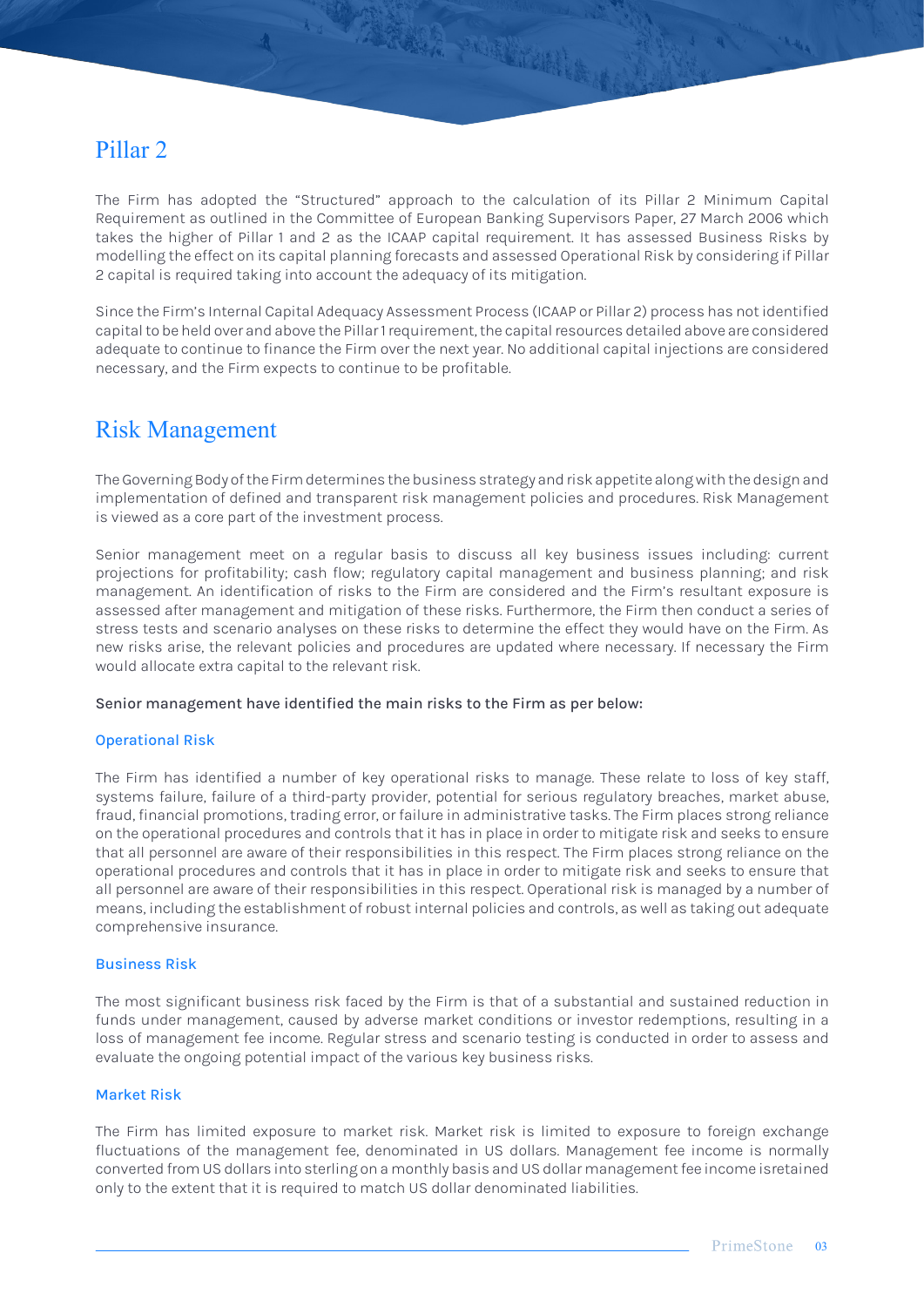#### Credit Risk

The Firm is exposed to limited credit risk in respect of its debtors, investment management fees billed and cash held on deposit.

A TARAR MENTING

The number of credit exposures relating to the Firm's investment management clients is limited.

Management fees are drawn promptly when due from the funds managed and the Firm frequently monitors the credit worthiness of its banking counterparty. The Firm has concluded that its Tier 1 capital is sufficient to cover its Pillar 1 and Pillar 2 requirements.

The Firm has adopted the standardised approach to credit risk, and therefore follows the provision within BIPRU 3 standardised credit risk of the FCA handbook. The Firm applies a credit risk capital component of 8% to its non-trading book risk weighted exposure. As the Firm does not make use of an external credit rating agency, it is obligated to use a risk weight of 100% to all non-trading book credit exposures, except cash and cash equivalents which are held by investment grade firms and currently attract a risk weighting of 20%.

#### The table below sets forth the Firm's credit exposures and corresponding capital resource requirements as at the reference date (date of its ICAAP assessment):

The Firm has decided to cover professional liability risks by holding appropriate professional indemnity insurance cover.

| Capital                                | £1,166,300 |
|----------------------------------------|------------|
| Funds under management requirement (a) | £216,290   |
| Fixed overheads requirement (b)        | £165,495   |
| Credit risk + Market Risk $(c)$        | £456,000   |
| Additional own funds (d)               | £76,235    |
| Total Capital requirements $(a) + (d)$ | £292.524   |
| <b>Surplus</b>                         | £873,776   |
|                                        |            |

| <b>Solo Basis</b>                                                      | <b>Credit Exposure</b> | <b>Risk weighted Exposure</b> |
|------------------------------------------------------------------------|------------------------|-------------------------------|
| <b>UK Government Bonds</b>                                             | £Ο                     | £0                            |
| Tangible fixed assets                                                  | £Ο                     | £0                            |
| Due from affiliates $-$ within 3 months                                | £2,656,002             | £2,656,002                    |
| Due from affiliates $-$ after 3 months                                 | £Ο                     | £0                            |
| Cash at bank                                                           | £428,445               | £85,689                       |
| Prepayments                                                            | £                      | £                             |
| Other                                                                  | £164,870               | £147,727                      |
| <b>Total</b>                                                           | £3,249,317             | £2,889,418                    |
| <b>Credit Risk Capital Component</b><br>(8% of risk weighted exposure) |                        | £231,153                      |